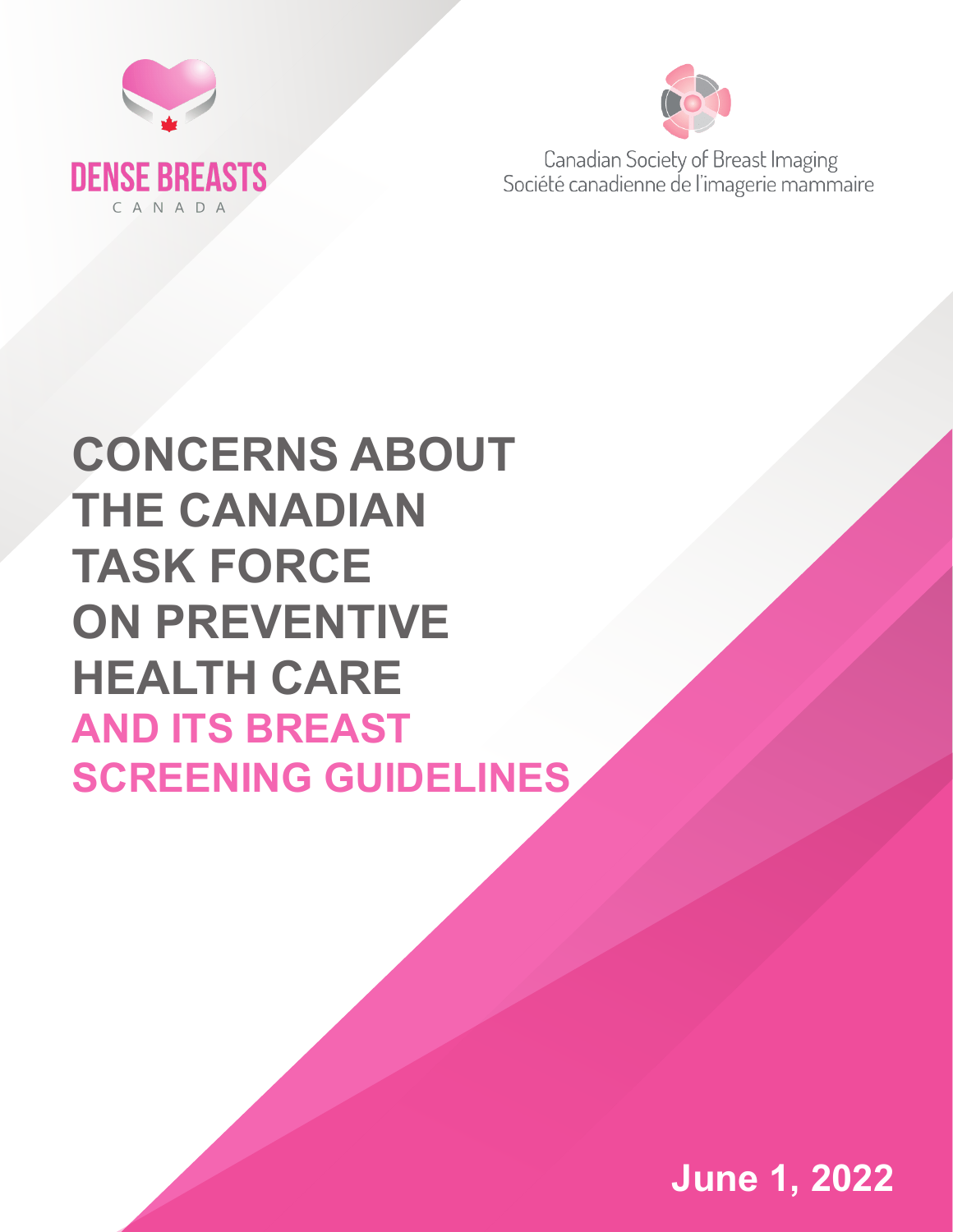Early detection of breast cancer can make the difference between life and death. The Canadian Task Force on Preventive Health Care (Task Force), due to its lack of experts and oversight, ignores current evidence and uses flawed, outdated evidence. Provinces are deferring to the Task Force's dangerous guidelines, and healthcare providers are following them, imperiling Canadian women's lives.

1 in 8 women will be diagnosed with breast cancer in their lifetime. 1 in 5 cases occur in women aged 40-49. When breast cancer is detected early, the survival is greater and women may avoid aggressive surgery and chemotherapy; costs of treatment are also far less. At stage 1, five-year survival is 100%, but at stage 3, it is 74%, and only 23% at stage 4. By the time a lump is felt, the cancer is stage 2 or 3; mammograms can detect cancers before they're big enough to be felt.

# What is the Task Force?

• The Task Force is an arm's length body funded by the Public Health Agency of Canada; it produces guidelines for multiple medical specialties to be used by 43,00 family physicians and 6000 nurse practitioners.

## What are the Task Force guidelines for breast cancer screening?

• The Task Force recommends against mammograms for women 40-49, against additional screening for women with dense breasts, against self-exams and clinical breast exams; it recommends mammograms only every 2-3 years from age 50-74. The latest breast screening guidelines came out in 2018, but were unchanged from 2011.

## The Task Force lacks an internal accountability structure and oversight

• The Task Force was formed in the 1970s, but disbanded in 2005 by the Liberal government under then Minister of Public Health, Carolyn Bennett. It was resurrected in 2010, under the Harper government, at the University of Calgary, not PHAC; the design failed to include an internal accountability structure for oversight.

## The Task Force does not include content experts

- 15-member volunteer panel members are experts in methodology, not experts in breast cancer
- The chair of the panel is a psychologist and members include: a chiropractor, occupational therapist, nephrologist, emergency room doctor, pediatrician, family doctors, and a nurse. A few breast screening experts were given the guidelines to review before they were published in 2018 but their input was ignored.

## Unsubstantiated accusations of conflict of interest

- PHAC states the deliberate exclusion of experts is to prevent bias. All experts have some kind of COI, but this can be mitigated according to well-established mechanisms.
- Specialty physicians work with career-long wait lists, so would not increase their incomes by supporting screening, and their recommendations are based on peer-reviewed science.

## Guidelines are based on 30–60-year-old discredited studies and are not consistent with current scientific evidence

- Because experts were excluded, the Task Force chose only decades-old studies to determine the benefits of screening, and ignored contemporary studies that experts would have insisted be included. The largest of these was a study of 3 million Canadian women which showed women 40-49 having mammograms are 44% less likely to die of breast cancer than women who do not have mammograms.
- The older Canadian study which heavily influenced the guideline not to screen women 40-49 has been proven to have been compromised, and this has been covered in recent publications.

## Specialists and specialty bodies have expressed alarm

- The various guidelines made by the Task Force have been criticized by national specialty leaders and societies in breast, prostate, colorectal and cervical cancer, liver disease, ophthalmology, and pediatrics
- Letters in CMAJ from specialties: https://www.cmaj.ca/content/191/13/E350/tab-e-letters#cmaj-and-ctfphc-requireaccountability-and-adherence-to-guidelines-for-guidelines